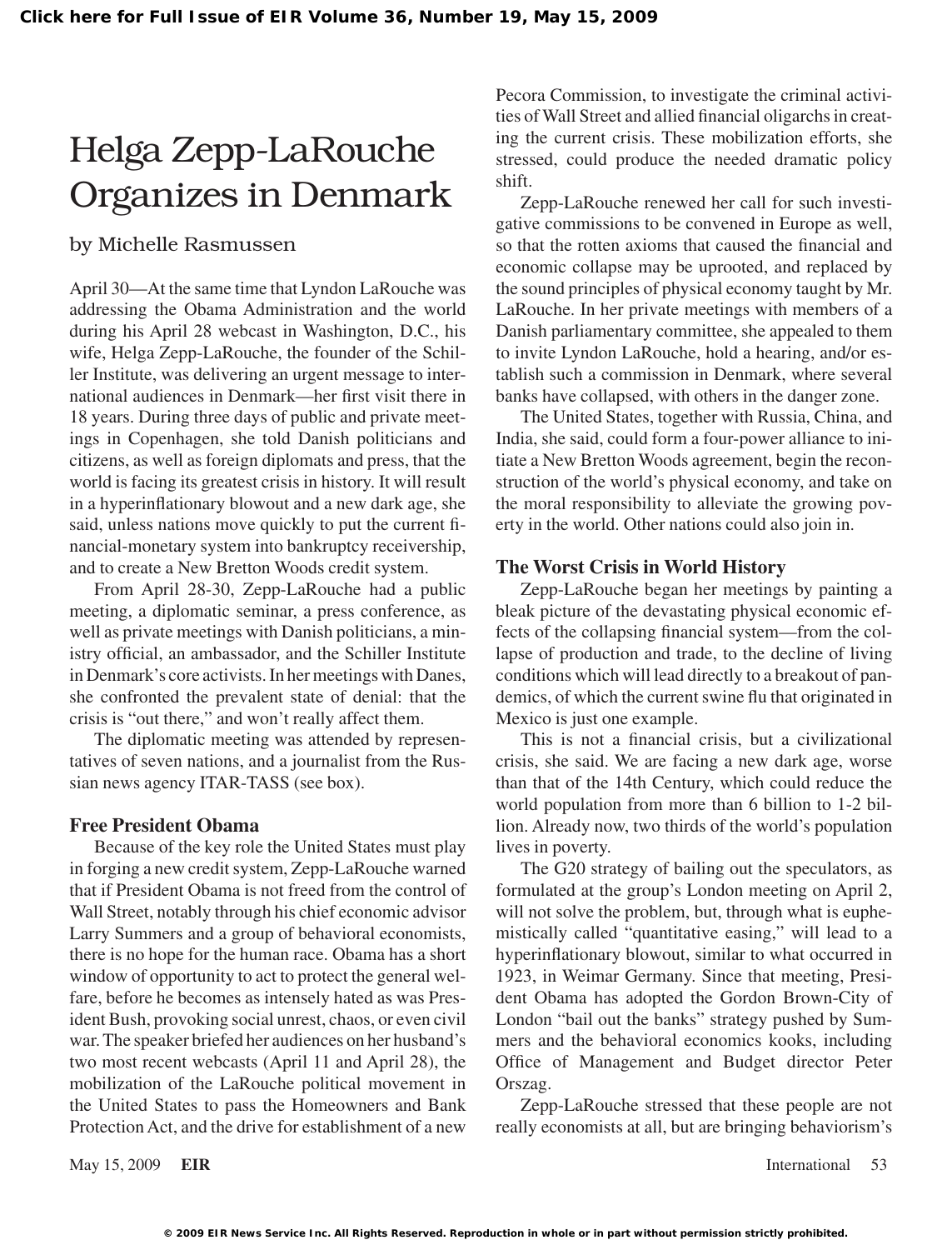

*Helga Zepp-LaRouche met with Danish activists, political leaders, and the press during her three-day visit to Copenhagen. She is shown here with Schiller Institute leader Tom Gillesberg.*

EIRNS/Michelle Rasmussen

bestial image of man into economics. They submit that chemical processes in the brain determine a person's actions before the human will does, thereby reducing man to a robot or animal. They believe that man is not rational, and cannot be expected to rationally pursue even motives of greed. No, they say, there are other psychological factors, which economists can and should manipulate, to control the behavior of potential consumers. Now, in the behaviorists' view, the population must be manipulated to accept fascist austerity measures. These behavioral economists, many of whom are from Chicago, have been affecting Obama's policies for a long time, and since the G20 meeting, they have dominated his economic thinking.

President Obama must immediately fire Larry Summers, she said, and rely on the competent Cabinet members and economists, to shape an economic policy based on the principles of Frankliln D. Roosevelt and La-Rouche.

As for Europe, the Eurozone is about to disintegrate. German taxpayers, for example, will neither be willing nor able to bail out the indebted countries of eastern Europe, the Mediterranean, and the Baltic region—or rather, the Swiss and Austrian banks that they borrowed money from.

#### **Program for Economic Recovery**

Zepp-LaRouche then outlined her husband's plan to revitalize the economy, rather than attempting to bail out the bankrupt financial system: 1) write off "toxic" so-called assets; 2) change from a monetary to a credit system, by establishing national banks, as first developed by Alexander Hamilton; 3) establish an international New Bretton Woods agreement; 4) resume building the Eurasian Land-Bridge, with infrastructure and development corridors across the continents.

She concluded by urging her listeners to rise above our culture's fixation on money; instead of inscribing on your tombstone, "He ate five tons of caviar," she said, help us to revive the cultural and moral values which are worthy of the dignity of man, based on the unlimited perfectibility of cognitive powers, to achieve the advancement of mankind, and create a family of nations, each happy at the development of the other.

Asked what Germany's 18th-Century poet of freedom, Friedrich Schiller, has to say to people in crisisridden 2009, she replied that Schiller's notion of the beautiful soul, who passionately does what is necessary, and his concept of the Sublime, can help people